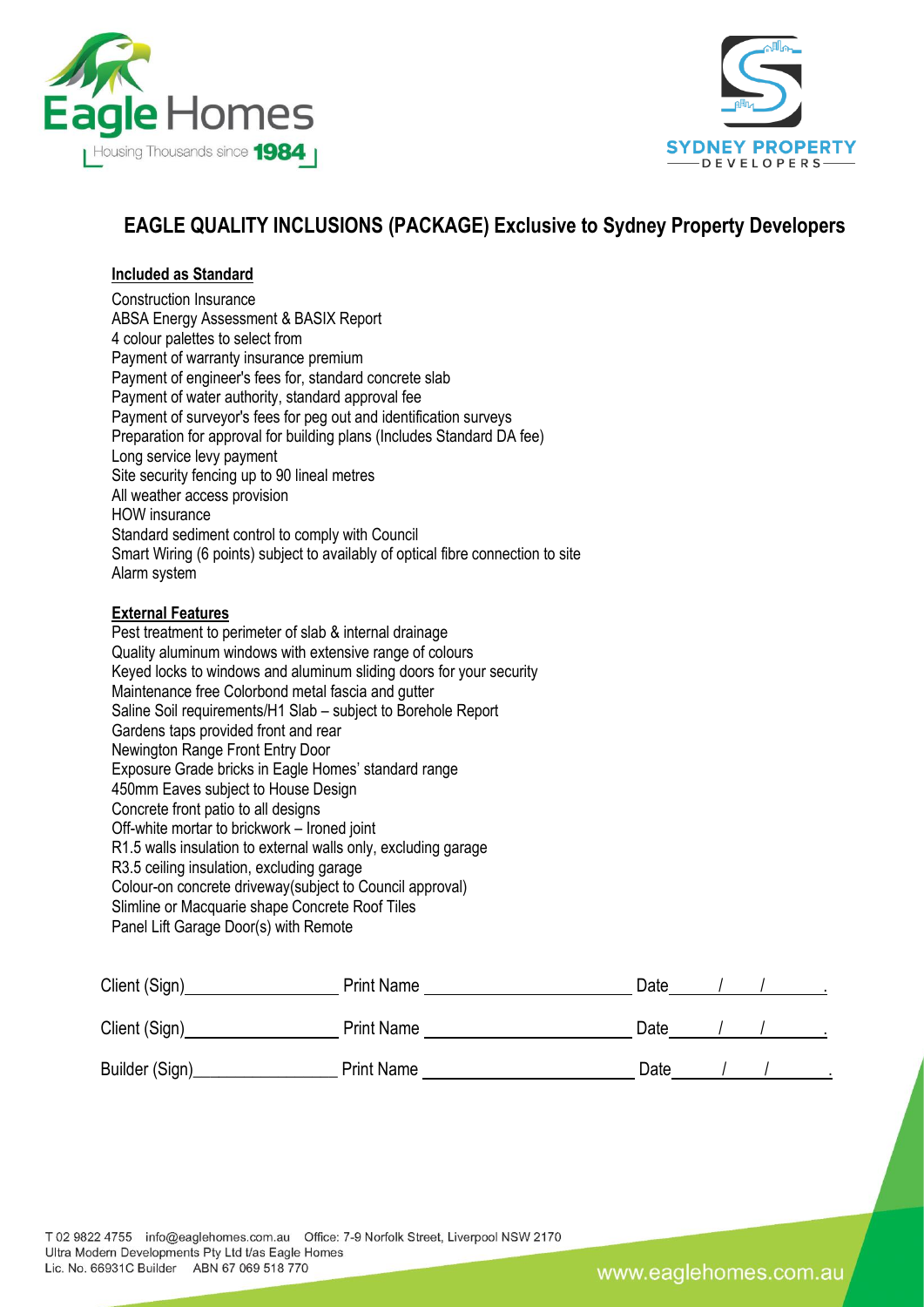



## **Internal Features**

Built-in wardrobes to bedrooms as shown on brochure plan Flush internal doors in paint finish to match walls 70mm (nominal) MDF 1/2 splayed skirting and architraves 90mm cornice (Builders discretion) Square set finish to wall/ceiling junction to Bathroom/Ensuite/WC/Powder Painted finish to skirting, doors, architraves to match wall colour Quality paint to walls (1 colour per dwelling) and ceiling standard white 3 star rated water devices Lever handle to all doors and robes Walk in wardrobe to master bedroom, (subject to design) Door stops to doors excludes linen, WIR and robes Linen cupboard includes 4 shelves, depending on design 1x Internal Gas Bayonet point DAIKIN Ducted Air-Con Approx. 2.59m high Ceilings to ground floor and 2.44mm high Ceilings to first floor Glazed Porcelain/Ceramic Floor Tiles and Carpet as per plan Vertical Blinds to Windows excluding wet areas/Laundry Mirror Sliding Doors to Robes to Bedrooms Polished Edge Mirrors to Bathrooms Downlights to Living Areas as per plan

#### **Laundry Features**

Stainless steel 45 litre rinse by-pass laundry tub Washing machine connections, hot and cold Chrome metal tap and spout Ceramic wall and floor tiles 1/3 glazed external laundry door (subject to design) Waterproofing to laundry floor

## **Kitchen Features**

1 3/4 or double bowl stainless steel sink, depending on design 20mm Reconstituted stone to Kitchen benchtops Millennium Cioso Square sink mixer (10111A) Tiled splashbacks - full height under overhead cupboards, single row used elsewhere Overhead cupboards in all designs Dishwasher space including cold water connection and power point, subject to design Microwave space including power point, subject to design Metal drawer runners for strength and durability Sheen Kitchen Cupboards with matching kickboards

| Client (Sign)  | <b>Print Name</b> | Date |  |  |
|----------------|-------------------|------|--|--|
| Client (Sign)  | <b>Print Name</b> | Date |  |  |
| Builder (Sign) | <b>Print Name</b> | Date |  |  |

T 02 9822 4755 info@eaglehomes.com.au Office: 7-9 Norfolk Street, Liverpool NSW 2170 Ultra Modern Developments Pty Ltd t/as Eagle Homes Lic. No. 66931C Builder ABN 67 069 518 770